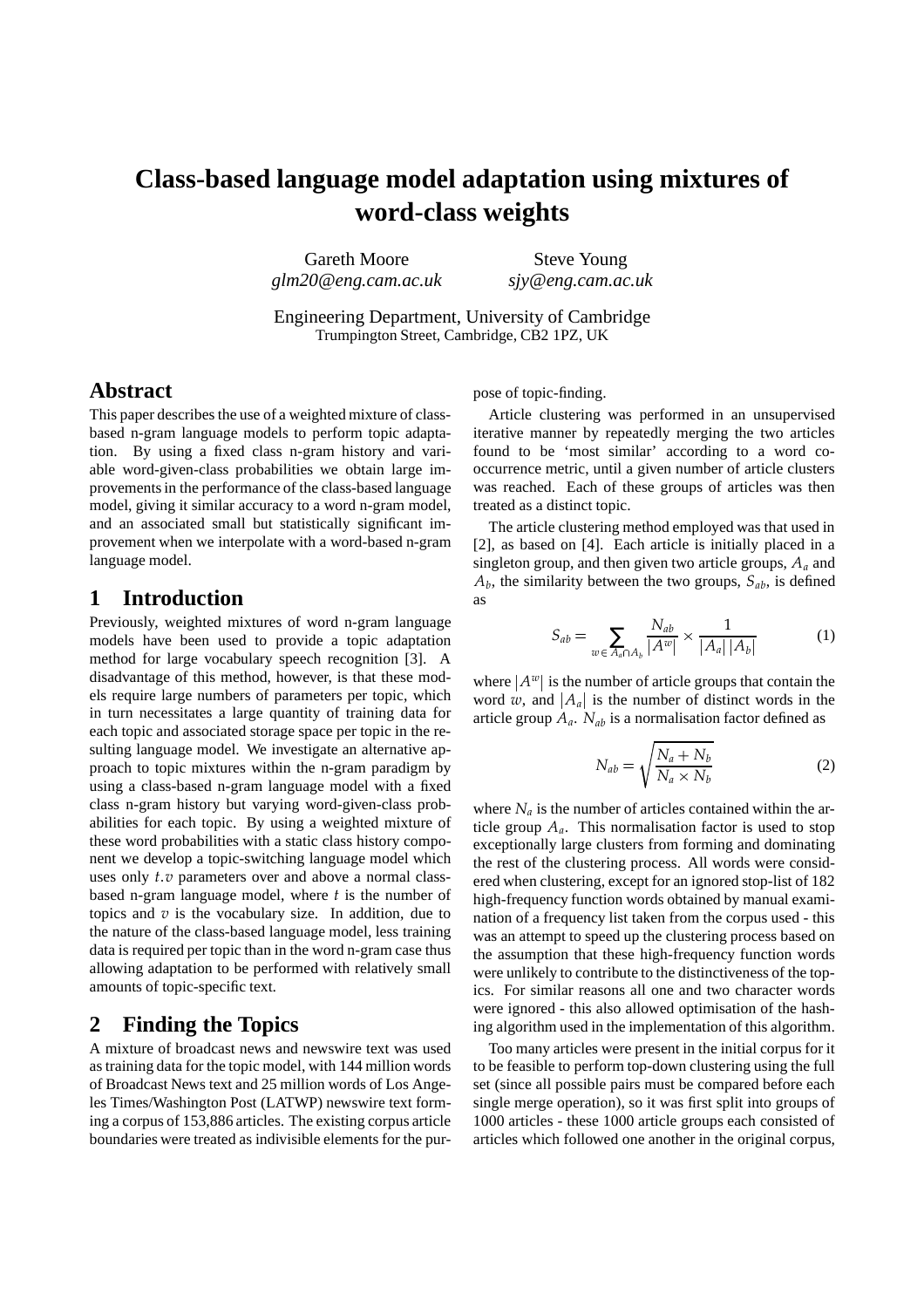meaning that the articles in each group were generally for a consecutive range of times and dates. Each of these groups was then clustered from 1000 down to 100 'topics'. This process was then repeated iteratively in a top-down manner, by using these 100 'topics' as new indivisible 'articles' and grouping ten sets of them into a new initial group of 1000, until the desired number of topics resulted.

## **3 Building a Language Model**

A word 4-gram language model was built using the Broadcast News and LATWP corpus text, supplemented with 850,000 words of Broadcast News acoustic text and 100,000 words of Marketplace acoustic text. This combined corpus, and the eras used, was chosen to match the text used to train the HTK-system language models built for the HUB-4 1997 evaluation [5] - this allows our new language model to be experimentally evaluated by rescoring the lattices originally built for this evaluation (see section 4 below).

Cut-offs of 1, 3 and 3 were used for the bigram, trigram and fourgram components of the word model respectively. Three similar class-based 4-gram models were also built, for 503, 1003 and 2003 classes. The sentence start, end and unknown word tokens were kept in singleton classes. Kneser and Ney's clustering algorithm [1] was used to decide on the class members, and two iterations of it were performed for each model. The vocabulary of 65425 words from the original evaluation was used. A fixed ratio of 0.65:0.35 as used for interpolating between word and class models based on experiments performed rescoring lattices built from the HUB-4 1997 development test set.

#### **3.1 Multiple-topic class model**

. .

Using the topic-clustering algorithm described in section 2, four differently-sized topic sets were built, consisting of 50, 100, 250 and 500 topics respectively. For each of the topics in each of these topic sets, word-given-class probabilities were calculated for each of the class model sizes using the class maps constructed using the full training set corpus. These topic-specific word probability maps were each then combined with the class history n-grams calculated using the full training set in order to form a separate language model for each topic and class size - this was in addition to the existing 'overall' model already constructed for each number of classes.

Given a fixed number of classes, each model is thus defined by:

$$
p_j(w_i) = p(w_i|C(w_i), T_j)
$$
  
×  $p(C(w_i)|C(w_{i-1}), C(w_{i-2}), C(w_{i-3}))$  (3)

where  $T_j$  is the *j*th topic,  $C(w)$  is the class of word *w* and  $p_j(w_i)$  is the probability of the *i*th word given topic  $T_j$ . Note that since not all of the vocabulary words were seen in every topic, these zero occurrence words were given a notional count of one when calculating word-given-class probabilities. Other smoothing methods were tried but this was found to perform better than various discounting methods attempted.

Although we could perform recognition experiments individually with each of these topic-specific models, we can construct an adaptable model by using a mixture of all the models for a given number of classes and then choosing different weights for each topic. The models were combined by linear interpolation:

$$
p(w_i) = \sum_{j=0}^{t} p(w_i | C(w_i), T_j) \cdot \theta_j
$$
  
 
$$
\times p(C(w_i) | C(w_{i-1}), C(w_{i-2}), C(w_{i-3}))
$$
 (4)

where  $\theta_j$  is the weight of topic *j*, given that  $\sum_{j=0}^{t} \theta_j = 1$ for  $r$  topics.  $T_0$  is is the overall 'topic' trained on the entire training set.

In order to use this model in an unsupervised manner it is necessary to devise some automatic way of determining the weights,  $\theta_j$ . Various methods are possible, but in the experiments reported here they were chosen on the basis of perplexity on recently-seen or first-pass recognition text.

Recognition experiments were performed by rescoring existing lattices previously built for the HUB-4 1997 evaluation - these were originally constructed using a 4-gram word model. We found the 1-best solutions from each of these lattices and calculated the perplexity of this text using each of the different topic models (as defined in equation 3) in turn. In one set of experiments the weights were then set to 0 for all topics except for the one with the lowest perplexity on the 1-best solution, which was given a weight of 1. A second set of experiments used the EM algorithm to optimise the perplexity by iteratively adjusting the weights for each topic - the iterative step was repeated until the improvement in perplexity was below 0.0001%.

## **4 Experiments**

The full HUB-4 1997 evaluation test set was used to assess language model performance.<sup>1</sup> Although the training text described in section 3 was chosen to try and match the original training text used to build the HTK system as closely as possible, the original primary corpora used were unavailable and different text conditioning was applied to the corpora that were used instead.<sup>2</sup> Because of this training text mismatch the baseline 4-gram word-model lattice 1-best solution performance of 17.4% word error rate from the original evaluation rose to 17.6% when rescoring the lattices with the newly-built 4-gram word model. There were 749 lattices in total, with an average length per lattice of 43 words.

<sup>&</sup>lt;sup>1</sup>This set was chosen because of the existence of a single accurate reference transcription.

<sup>&</sup>lt;sup>2</sup>This lead to 105 words from the original 65425-word vocabulary not being encountered in the training data. To work around this the probability mass for the unknown word token was evenly distributed amongst these 105 words and the unknown word token itself.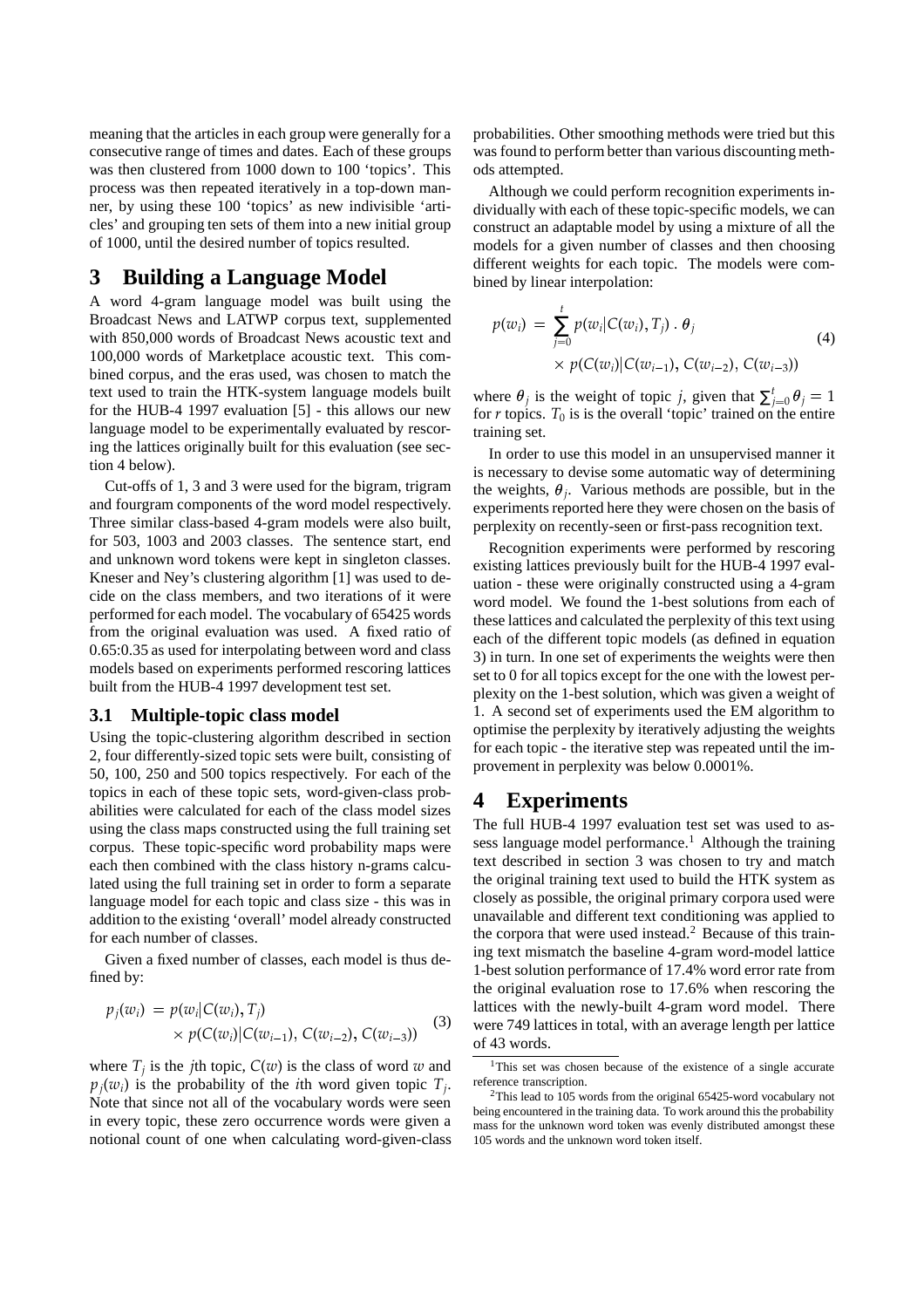#### **4.1 Recognition Accuracy**

Experiments were run with all combinations of topic and class size, with and without use of the EM algorithm for determining the topic weights and with and without interpolation with a word 4-gram. Word accuracy was assessed using the NIST scoring tools used for the evaluation. As table 1 shows, the best recognition error rate without using any topic model, of 17.1%, was obtained by interpolating the 1003 class model with the word model. Treating this as the baseline result to improve upon, statistical significance was tested by using the Wilcoxon signed-rank test at a 5% significance level.

| <b>Classes</b> | Word | <b>Perplexity</b> | Error rate $(\% )$ |  |
|----------------|------|-------------------|--------------------|--|
| 503            |      | 259.53            | 19.6               |  |
| 1003           |      | 219.77            | 18.5               |  |
| 2003           |      | 194.86            | 18.1               |  |
|                |      | 174.84            | 17.6               |  |
| 503            |      | 160.54            | 17.3               |  |
| 1003           |      | 160.50            | 17.1               |  |
| 2003           |      | 161.51            | 17.2               |  |

Table 1: Topic Independent baseline word recognition error rates - a  $\checkmark$  in the **Word** column indicates that the class model was interpolated with a word n-gram model

When not interpolating with a word model, significant improvements were obtained in every case for all sizes of topic model given a fixed number of classes, with the 250 topic model providing the largest gains, as shown in table 2. Also in all cases the performance of the EM algorithmfound topic weights was better than the performance when using the single best-performing topic (as described at the end of section 3.1), with the EM algorithm giving larger gains as the number of topics increased, presumably due to its ability to include more than one of the more specialised topics; for the same reason the single topic selection method performed more badly as the number of topics increased.

The results were less clear-cut when interpolating with the word n-gram model. The only models to obtain a statistically significant improvement were the two using 50 topics and 1003 classes, with a relative improvement of 1.2%. The models with 50 topics performed best, which was the opposite of the situation without the word models where the larger topic size of 250 was favoured. Perhaps this is because the larger local increase in the probability of low frequency words allowed by a greater number of topics often occurs in the context of a word sequence which might in itself already be well modelled by the word model.

Particularly interesting is the fact that the class topic models perform as well as the word model alone - there is no statistifically significant difference between the word model performance and that of *any* of the 1003 and 2003 class topic models. The 50 topic and 1003 class model has

|                |               | Word error rate $(\% )$ |        |       |          |  |  |
|----------------|---------------|-------------------------|--------|-------|----------|--|--|
| <b>Classes</b> | <b>Topics</b> | $C+1$                   | $C+EM$ | $W+1$ | $W + EM$ |  |  |
| 503            | 50            | 19.1                    | 18.9   | 17.2  | 17.2     |  |  |
| 1003           | 50            | 18.2                    | 18.1   | 16.9  | 16.9     |  |  |
| 2003           | 50            | 17.8                    | 17.8   | 17.1  | 17.1     |  |  |
| 503            | 100           | 19.0                    | 18.9   | 17.2  | 17.3     |  |  |
| 1003           | 100           | 18.1                    | 18.0   | 17.0  | 17.0     |  |  |
| 2003           | 100           | 17.8                    | 17.7   | 17.2  | 17.2     |  |  |
| 503            | 250           | 19.1                    | 18.8   | 17.3  | 17.3     |  |  |
| 1003           | 250           | 18.3                    | 17.9   | 17.0  | 16.9     |  |  |
| 2003           | 250           | 17.9                    | 17.7   | 17.2  | 17.2     |  |  |
| 1003           | 500           | 18.3                    | 18.0   | 17.0  | 17.0     |  |  |

Table 2: Topic Dependent word recognition error rates. *Key*: **C** class model only; **W** - class model interpolated with word model; **1** - only single best topic used; **EM** - multiple topics with weights found using EM algorithm

about the same number of parameters as the word model, but it is far more compact to store since 25% of its 13.5 million parameters are the topic-dependent word counts as opposed to n-grams, and the range of token ids that must be stored for the n-grams is 98% less.

#### **4.2 Perplexity**

Although the experiments reported here are concerned with improving recognition accuracy, it is interesting to examine perplexity figures too. Table 3 gives figures for the 503 and 1003 class models, with the perplexity calculated on the reference transcriptions. As for the lattice experiments, topic weights are only chosen on lattice/transcription segment boundaries. The 503 class results are shown since they gave the best perplexity results when interpolated with a word model, and the 1003 class perplexities are included for comparison because the best recognition results were obtained with this number of classes. The table omits the non-EM-weighted results because these are all (by definition) worse than their EM-weighted equivalent. Improvements through use of EM-chosen weights are typically around the 4-5% level for models without word-model interpolation, and around 1% for those with.

Using the 1-best transcription to optimise the loglikelihood clearly biasses a conventional perplexity measurement so four separate perplexity measures are presented in table 3, which shows the performance when picking topics on both the 1-best transcription and the reference transcription, using either the current or preceding segment. The final column, therefore, gives the best possible perplexity results that can be obtained given that the topic cannot change within a segment. For the preceding segment experiments, the topic weights for the first segment were set to 1 for the 'overall' model and 0 for all the topic-specific models.

Setting the topic based on the previous, just-seen reference transcription represents the only 'true' perplexity re